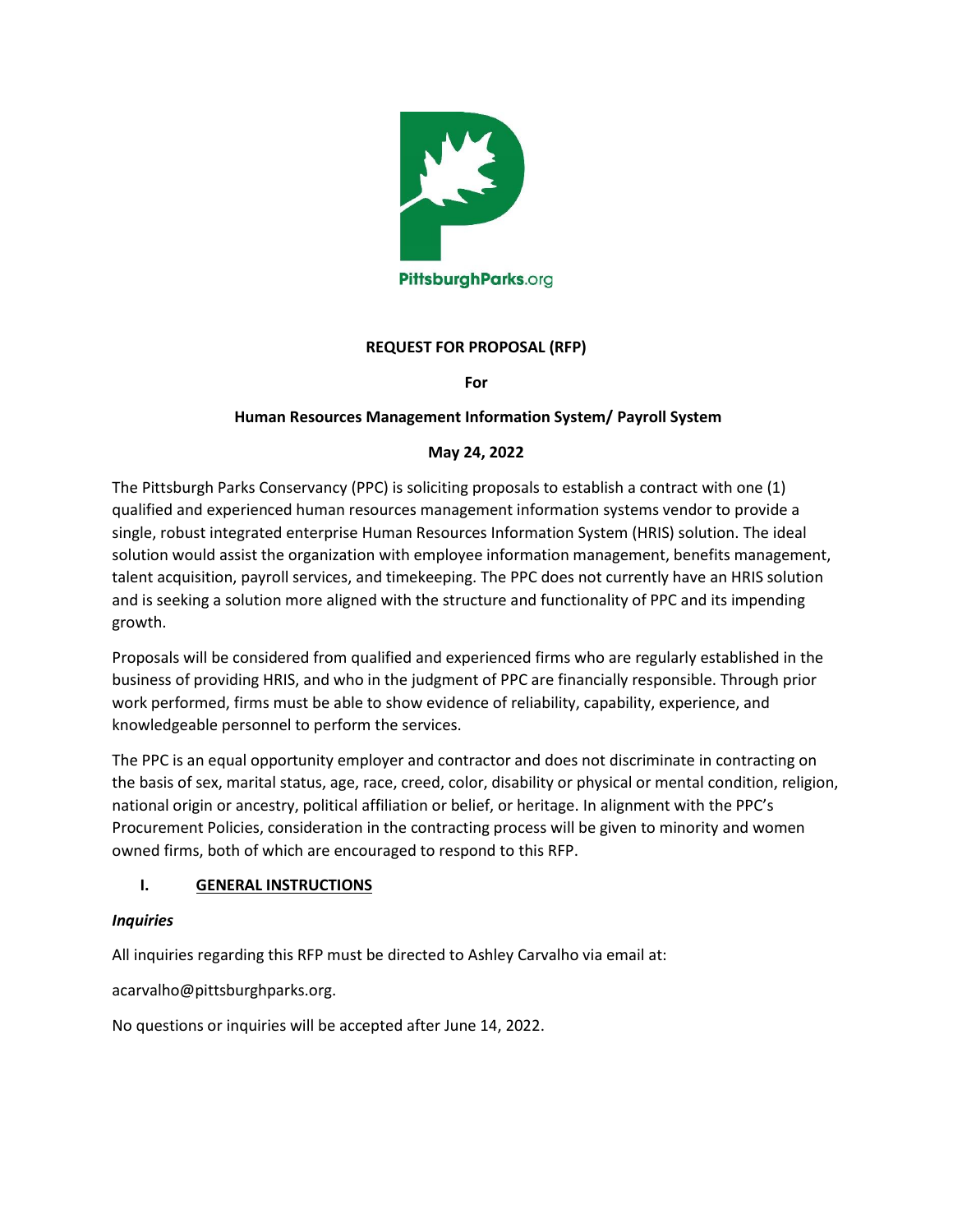### *Submission of Proposals*

All proposals must be received by PPC no later than 4:00 p.m., EST, June 14, 2022. In accordance with PPC's procurement policies and procedures, proposals received after 4:00 p.m., EST. June 14, 2022, will not be considered. Late proposals will not be accepted.

To be considered, proposers must submit a portable document format (PDF) copy of their proposal developed in response to this RFP. Options for submission are as follows:

1.) Mail or deliver hard copy proposals in a sealed, clearly marked envelope to:

Pittsburgh Parks Conservancy Attn: Ashley Carvalho 317East Carson Street, Suite 230 Pittsburgh, PA 15219

2.) Submit a digital proposal in PDF format to [acarvalho@pittsburghparks.org](mailto:acarvalho@pittsburghparks.org) with a subject line:

HRIS RFP

Failure to clearly label proposals may result in premature disclosure of your proposal. It is the responsibility of the Bidder to ensure that proposals are received by the above deadline.

### *Schedule of Events*

| Release of RFP              | May 24, 2022  |
|-----------------------------|---------------|
| Proposals Due               | June 14, 2022 |
| <b>Final Award Decision</b> | July 1, 2022  |
|                             |               |

### *Selection Process*

All eligible proposals will be reviewed and rated for their qualifications, experience, price, and suitability to complete the Scope of Work for this RFP. The PPC, at its discretion, may request presentations from a short list of firms and/or request additional clarification information from any or all Bidders. However, the PPC reserves the right to make an award without further discussion of the proposals submitted. Therefore, proposals should be submitted initially on the most favorable terms, from both technical and price standpoints, which the Bidder can propose. All bids are subject to approval by the PPC Board of Directors. Notice to selected bidder to proceed with scope of work is anticipated by July 1, 2022.

Proposal evaluation shall be based solely on the information provided in the proposal submittal package. Be sure to include all relevant information and evidence of your firm's record of performance and ability to perform the work.

### *Limitation*

This Request for Proposal does not commit the PPC to award a contract or pay any costs incurred in the preparation of a proposal in response to this request. The PPC reserves the right to accept the proposal that it considers to be in its best interest. The PPC will be the sole judge in making this determination. All materials submitted to the PPC by firms in response to this RFP become the sole property of the PPC and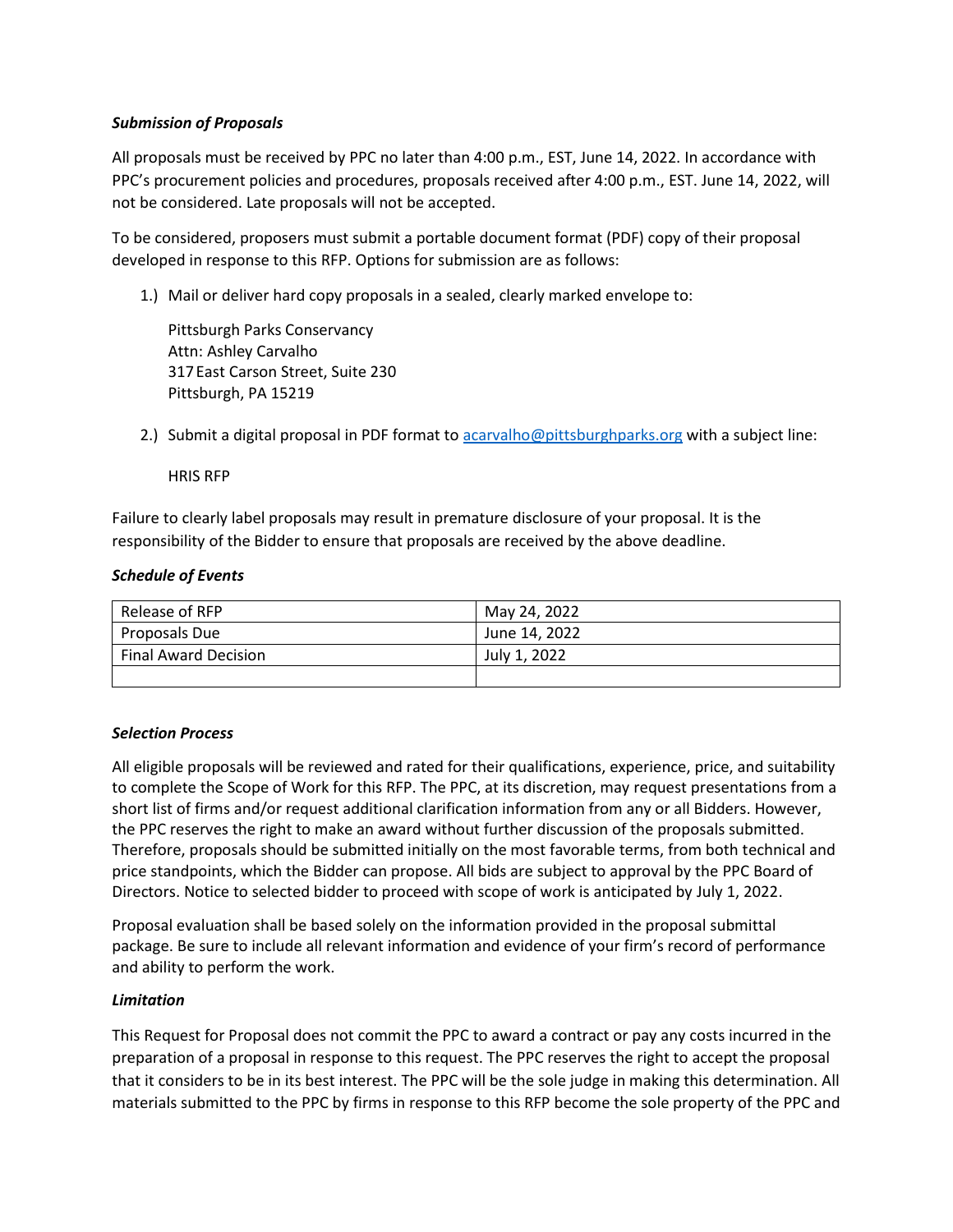will be used at its discretion unless the proposer identifies any trademarks or patents that protect products submitted. Selection of the firm is at the sole discretion of the PPC.

### *Patent Indemnity*

The Bidder shall hold the PPC, its officers, agents, and employees, harmless from liabilities of any nature or kind on account of use of any copyrighted or un-copyrighted composition, secret process, patented or unpatented invention, article of appliance furnished or used under this RFP.

### *Propriety Proposal Material*

The PPC respects your professional privacy, any proprietary information revealed in the proposal should, therefore, be clearly identified as such. The PPC requires all vendors to comply with Federal, State, and Local policies and regulations concerning equal opportunity and agrees not to discriminate in its employment because of the employee's or applicant's race, religion, national origin, ancestry, sex, sexual preference, age, physical handicap or any other trait or characteristic protected by law.

## *Right to Reject*

The PPC reserves the right to reject any and all proposals received in response to this RFP. A contract for the accepted proposal will be based upon the factors described in this RFP. The PPC reserves the right to waive informalities or irregularities in bids. In case of deviation from enclosed specifications, the bidders shall indicate in writing the exception(s) from the specifications. If no exception(s) is noted, it is understood that the specification will be complied within detail as requested WITHOUT EXCEPTION.

Thank you for your interest in working with the Pittsburgh Parks Conservancy.

Ashley Carvalho Director of Human Resources Pittsburgh Parks Conservancy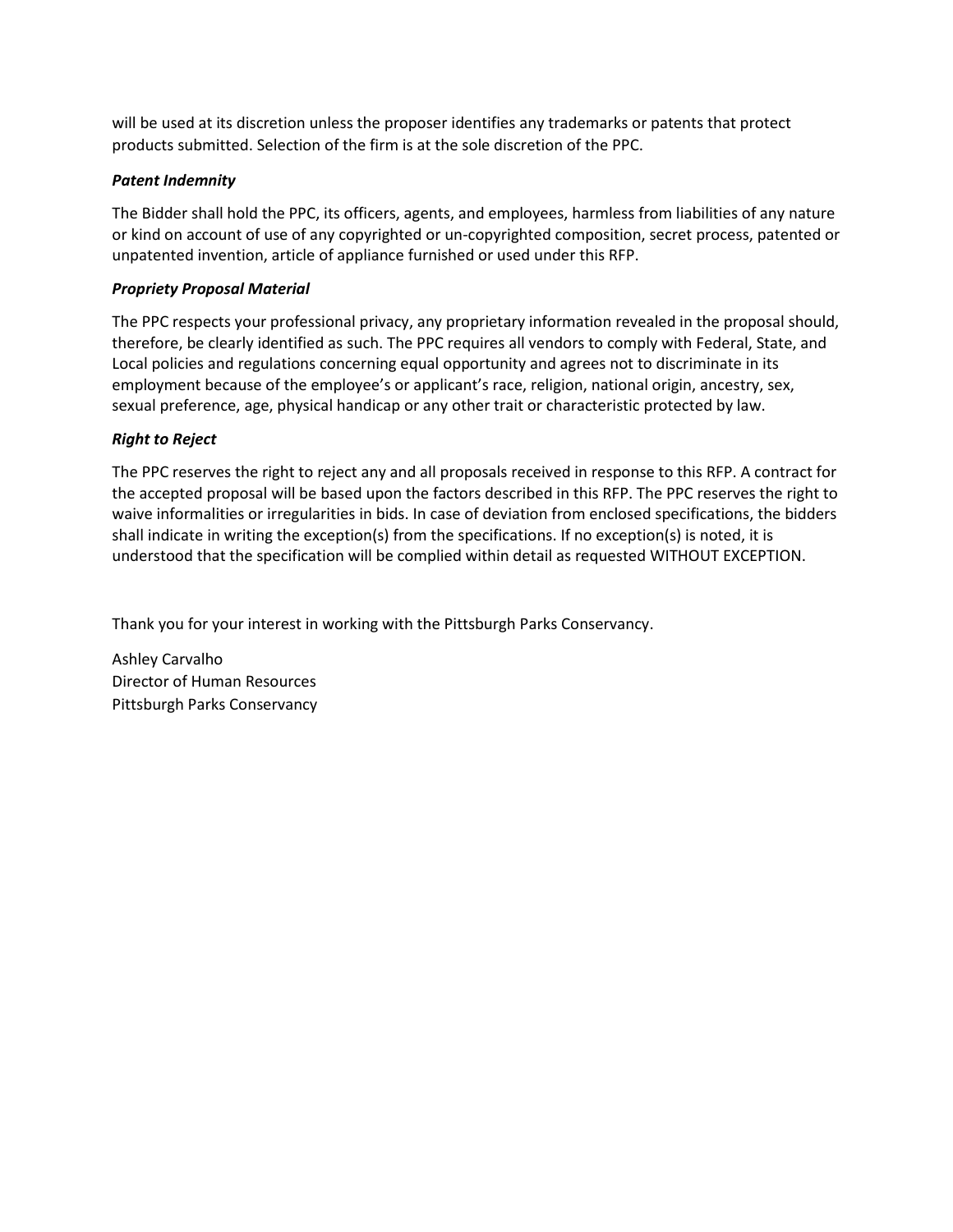## **II. INTRODUCTION AND GENERAL INFORMATION**

## *About the Pittsburgh Parks Conservancy (PPC)*

The PPC is a non-profit entity that was founded in December 1996 by a group of citizens concerned with the deteriorating conditions of Pittsburgh's historic city parks. The PPC has worked closely with the City of Pittsburgh since 1998 under an official public interest partnership agreement to restore the city's parks. To date, the PPC has raised over \$130 million for parks and has completed 23 major improvement projects. Currently active in 22 parks, the PPC has expanded into community and neighborhood parks throughout Pittsburgh. While capital improvement projects continue to be a focus of the organization's work, it has expanded its role to include providing extensive environmental education programs, other public programs and events, restoration, and ecology work, and holding fundraising events to support Pittsburgh's parks.

Currently, the PPC has approximately 35 full-time employees on payroll, with another 15 or so seasonal employees at any given time.

Our current benefit providers are UPMC, MetLife, and Highmark which are handled by Henderson Brothers. Our current 403B is managed by TIA-CREFF. Our current timekeeping solution is Clockify. Please indicate whether your system has the ability to interface with our current providers.

### *Response Format*

Responses should be concise and include the materials which are requested within this RFP. Generic marketing and promotional materials are neither required nor desired. Responding companies should concisely but completely describe the scope of services they feel are appropriate to the PPC and its affiliate entities.

### *Scope of Service*

**In your response, please provide details regarding your ability to meet the following expectations and indicate whether the component is fully functional or in development. If in development, please provide expected timeline for completion. Indicate whether component is built in-house or provided by a third-party.** 

Human Resources Information System Needs:

### **1. HR Management**

- Employee Records
- Document Storage
- Employee Directory
- Org Charts
- Company calendar
- Certification Tracking
- Ability to send out documentation for electronic signature
- Employee/Manager Self Service
- Benefit Management/Open Enrollment
- **2. Payroll Management**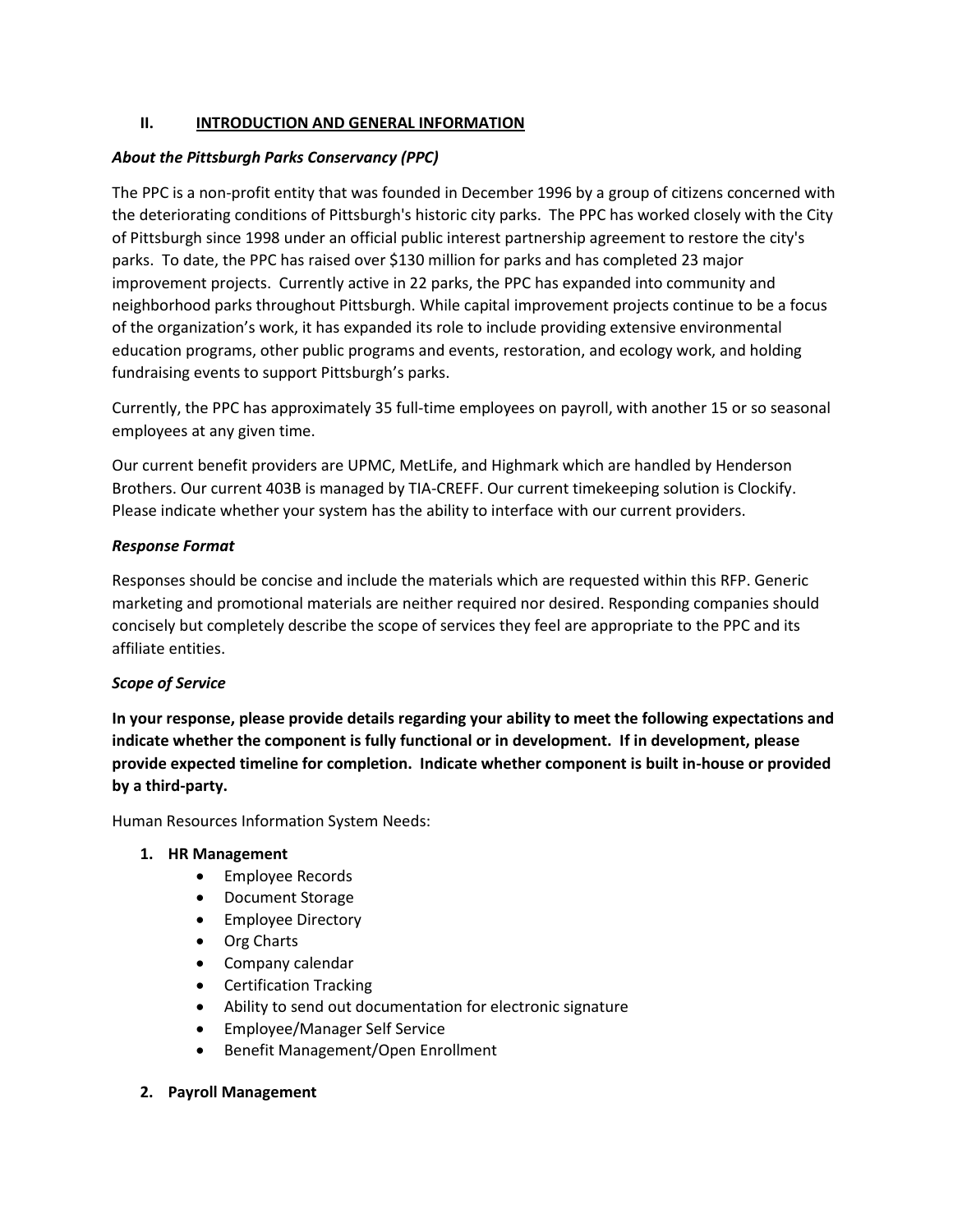- The ideal system should offer payroll processing and tax filing, Quarterly tax service, direct deposit, garnishment processing, ACA reporting, Online Reports and Reports Writer. Pay stubs and W2s should be accessible via app as well.
- Custom reporting, Tailored Workflows and Approvals, Custom Tabs and Fields, Company Branding.
- 403B Administration and Accounting Services a. Ability to run, or create, a remit file to our third-party retirement plan administrator each pay period to include items such as contributions, hours worked, wages, and demographic information.

# **3. Time and attendance**

- As applicable, also provide proposal for implementation of a time and attendance system. System must enable employees to input their time and request time off. The system should also allow managers to create and schedule shifts as well as approve PTO and timecards
- System should have a way to allocate total employee cost (salary, taxes, benefits) by program/grant

# **4. Applicant Tracking System**

- Applicant Tracking Software to make the application, selection, and overall hiring process transparent and simple to manage for all users
- Please indicate whether the system has the potential to be utilized in the future with recruiting websites such as Monster, CareerBuilder, Indeed, etc.

## **5. Onboarding**

- Easily transition new hires into the organization by allowing paperwork to be completed and submitted online. Must include E-verify.
- System should offer a robust, easy to use, reporting tool that allows data to be extracted from the system at a granular level with both "current" and "point-in-time reporting" that can be run in background without effecting system performance

## **6. Applicant Tracking**

- Ability to post open positions
- Prescreen
- Scheduling

## **7. Expense Report Management**

- System should allow employees to submit expenses for reimbursement. System should be easy to use and accessible via an app
- Employee should receive the reimbursement as part of their regular paycheck direct deposit, and allow for tracking by program/grant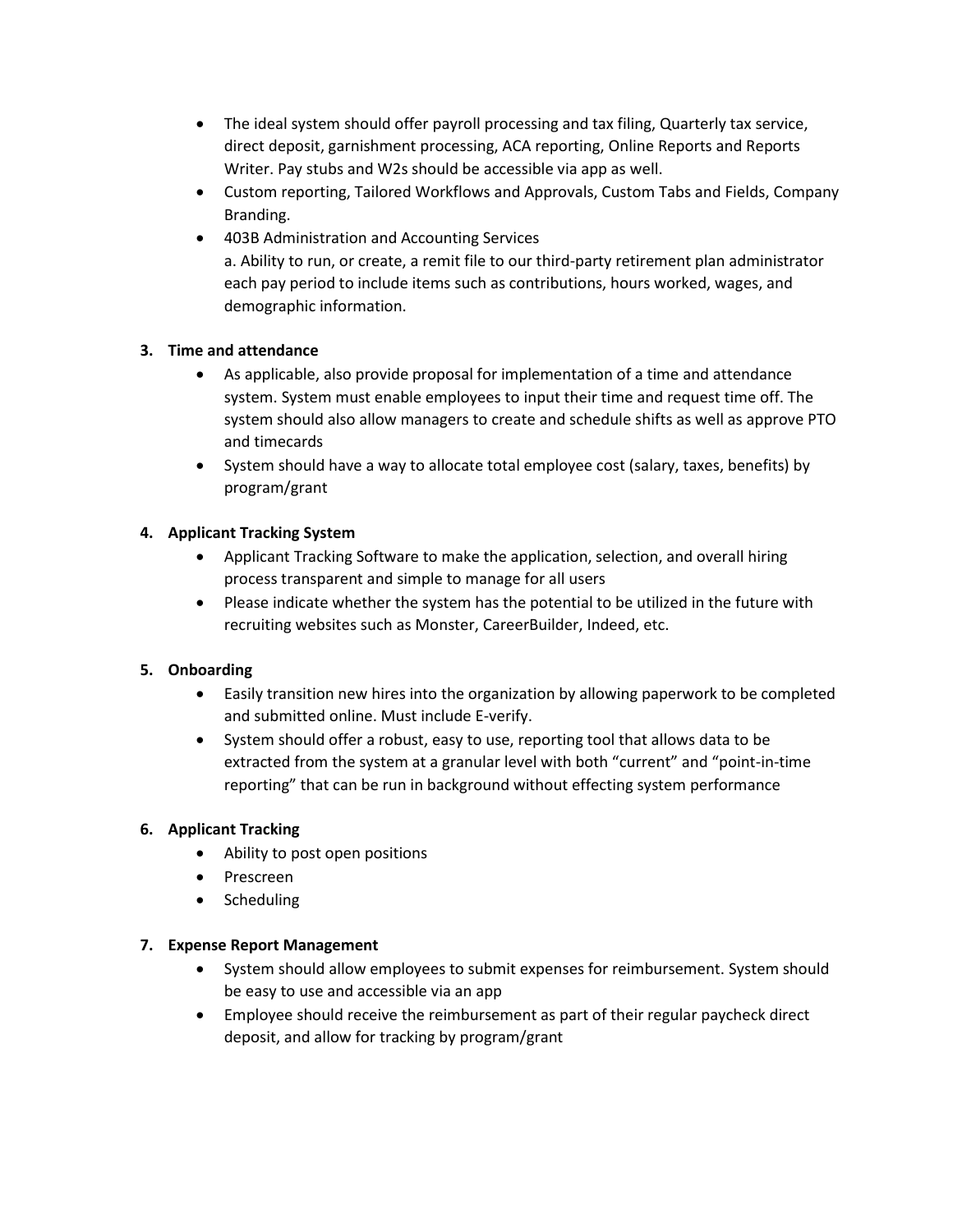## **III. REQUIRED RESPONSES**

The proposal should provide a clear, concise description of the proposer's ability to perform the requested services. The proposal must contain sufficient information to enable the PPC to consider it, in relation to other proposals received, and determine which proposer is best suited to furnish the services needed by the PPC. A scoring matrix will be used as a guide for us in the selection process. A complete proposal must address the following:

## **1. Firm Background**

- Firm Name
- Home Office Address
- Website
- Contact Information for this RFP:
	- 1. Name and Title
	- 2. Phone
	- 3. Fax
	- 4. Email

# **2. Firm Structure and Experience (5 points)**

- Describe the ownership and structure of your firm.
- Location of Branches. Number of dedicated employees
	- Number of years in existence.
	- List your firm's lines of business (including affiliated companies).
	- General services you offer for HRIS systems.
	- Provide your privacy policy with regards to sharing client and account information with outside parties.
	- Provide a conflict-of-interest statement that your firm; associate firms and/or key staff may have regarding these services. The statement should not only include actual conflicts, but also any working relationships that may be perceived by disinterested parties as a conflict. If no potential conflicts of interest are identified, state so.
	- Provide proof of insurances carried for errors and omissions and fiduciary liability.

## **3. Non-Profit Expertise / Relevant Experience / Client References (10 points)**

- Descriptions/examples of previous experience that may be relevant to servicing HRIS similar in size/structure to that of PPC's plans.
- Explain experience in providing services to businesses with non-profit structures.
- List three clients, preferably non-profit organizations, whom we may contact as references. Please also include the number of years you have been working (or worked) with them.
- Provide two specific examples of ways in which your company has made a positive change on HRIS you supported over the past 24 months (for example: increasing communication between HR, Finance, and Payroll).

## 4. **Proposed Service Approach (30 points)**

- Describe your understanding of PPC's desired services.
- Discuss your firm's philosophy on the process of providing HRIS services, including proposed techniques and methodology used.
- State any difficulties foreseen in performing the designated tasks.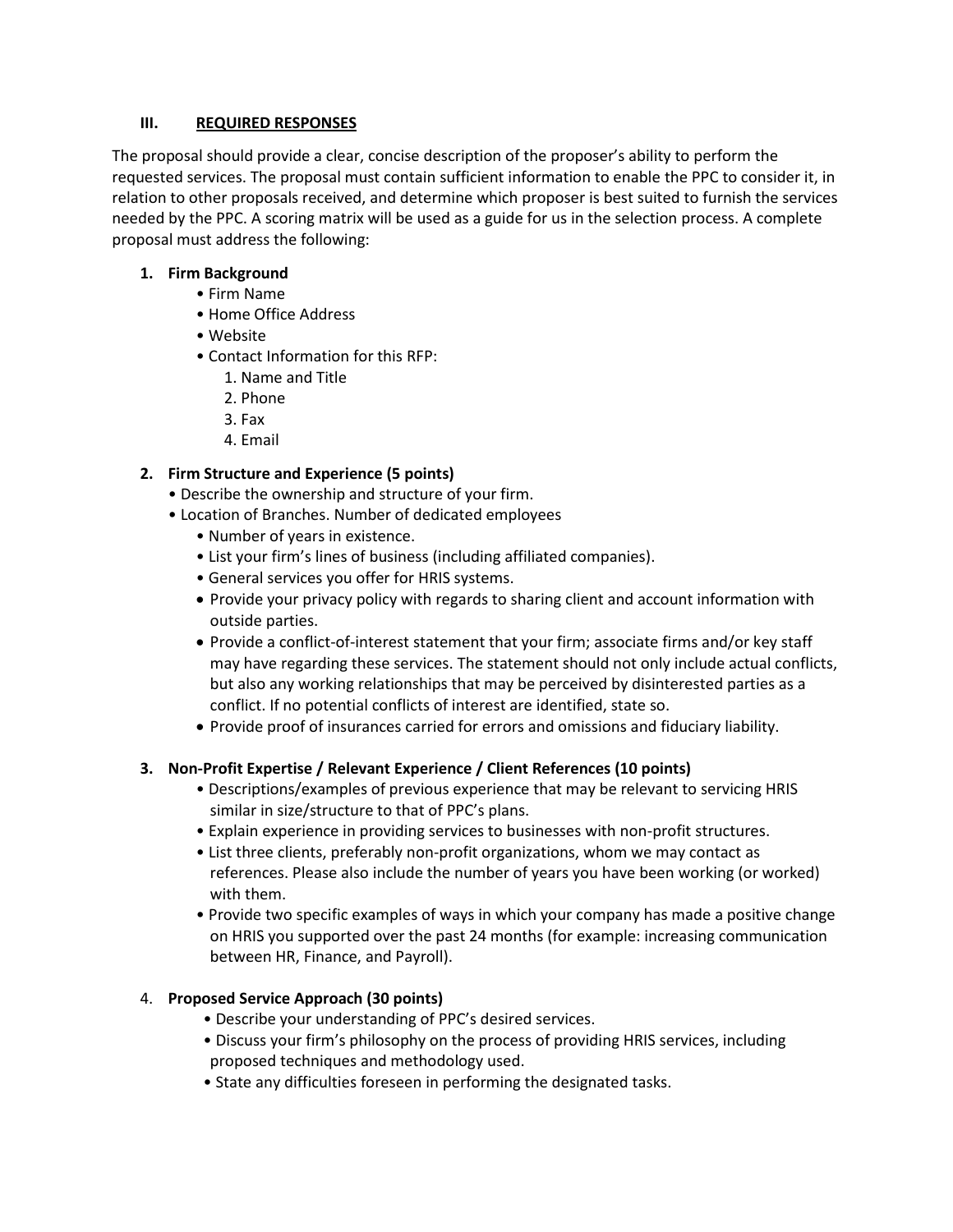- Describe your firm's technological capabilities and what resources are available including online access for employees.
- Describe your strategy for educating employees on system changes.
- Provide the availability and support response times of your representatives, to respond to employee questions and the method of communication utilized for this contact.
- Describe any services or portion of services, which will be performed by another vendor, and provide relevant information on said vendor's qualifications and personnel.

## **5. Service Team (15 points)**

- Describe the proposed account team such as:
	- 1. Name
	- 2. Job title
	- 3. Location
	- 4. Education
	- 5. Current responsibilities and area of expertise
	- 6. Years of experience with insurance plans
	- 7. Number of years with your firm
	- 8. Professional affiliations
	- 9. Professional qualifications (such as: honors, designations, other credentials)
- Provide the number and average size of plans currently supported for each of the primary service team members who will be assigned to Pittsburgh Parks Conservancy.
- Include resumes of these key individuals as an Appendix to this proposal.
- Include your approach to providing quality customer service and education as well as response times on services such as responding to employee questions.
- Supply an outline of key milestones to implement services and who will be responsible for completion of each milestone.
- Provide a list and description of any current or pending administrative or similar actions against your or your firm or an affirmative statement that there are none.
- Specify if you have on-staff ERISA counsel.

### **6. Minority, Women, Disabled Veteran, or Small Business (10 points)**

- Efforts will be made to utilize small businesses, women, disabled veteran, and minorityowned businesses, with the consideration that the primary responsibility is the most favorable return to PPC. If applicable, provide publicly certified documentation or a selfcertification statement that is subject to examination. If not applicable, please so state.
- Please provide details of any efforts towards diversity by your firm.

## **7. Proposed Fee Structure / Pricing (30 points)**

- All proposals must state the maximum total compensation for performing employee benefit insurance brokerage services for the term of the agreement.
- Describe any and all fees for services to our plan under this proposal and payment terms which are available in terms of frequency (monthly, quarterly, etc.) and if payment is in advance or in arrears for that period.
- Are you willing to guarantee your fees for a specific period of time?
- If your firm provides a written agreement or letter of engagement detailing services provided to our plan, please provide a sample.
- Describe any performance guarantees you would be willing to include and the metrics that would be used to evaluate your performance. Pricing will be reviewed based on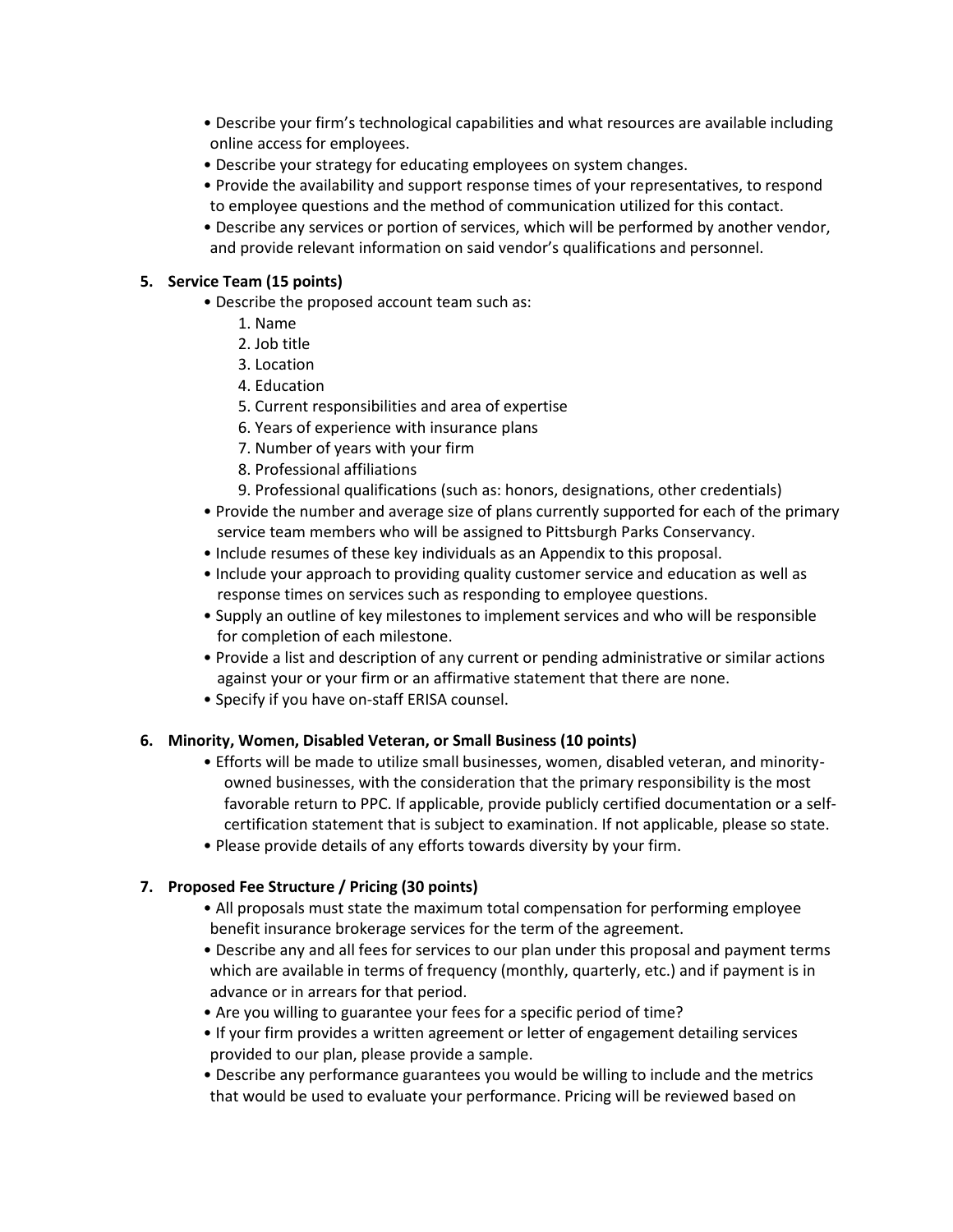reasonableness for services being provided, competitive market rates, and fee structure. The PPC is not obligated to select the firm with the lowest fee proposal to perform these professional services.

## **REQUEST FOR PROPOSAL (RFP)**

#### **For**

#### **Human Resources Management Information System**

#### **May 24, 2022**

|                                 | Max Points | Score |
|---------------------------------|------------|-------|
| Firm Structure and Experience   | 5          |       |
| Non-Profit Expertise / Relevant | 10         |       |
| Experience / Client Reference   |            |       |
| Proposed Service Approach       | 30         |       |
| Service Team                    | 15         |       |
| Small, Women, Disabled          | 10         |       |
| Veteran, and/or Minority        |            |       |
| <b>Owned Business</b>           |            |       |
| Proposed Fee Structure Pricing  | 30         |       |
| <b>TOTAL</b>                    | 100        |       |

\_\_\_\_\_\_\_\_\_\_\_\_\_\_\_\_\_\_\_\_\_\_\_\_\_\_\_\_\_\_\_\_\_\_\_\_\_\_\_\_\_\_\_\_\_\_\_\_\_\_\_\_\_\_\_\_\_\_\_\_\_\_\_\_\_\_\_\_\_\_\_\_\_\_\_\_\_\_\_\_\_\_\_

\_\_\_\_\_\_\_\_\_\_\_\_\_\_\_\_\_\_\_\_\_\_\_\_\_\_\_\_\_\_\_\_\_\_\_\_\_\_\_\_\_\_\_\_\_\_\_\_\_\_\_\_\_\_\_\_\_\_\_\_\_\_\_\_\_\_\_\_\_\_\_\_\_\_\_\_\_\_\_\_\_\_\_

Reviewer's Signature

Reviewer's Name

\_\_\_\_\_\_\_\_\_\_\_\_\_\_\_\_\_\_\_\_\_\_\_\_\_

Date